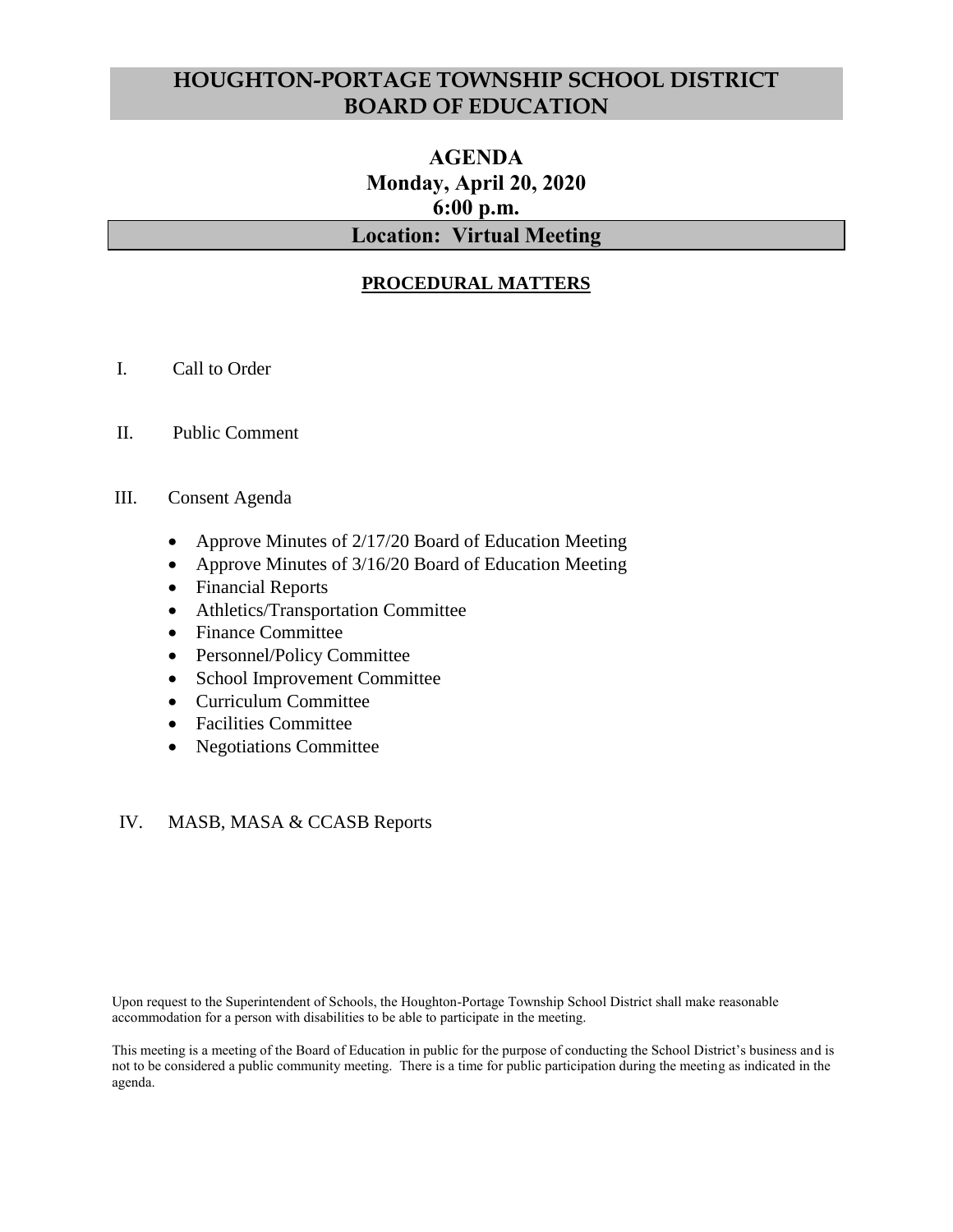#### V . Discussion Items

1. HPTS Continuity of Learning and COVID-19 Response Plan

#### VI. Action Items

- 1. Approval of Lamers Bus Contract for Remainder of the 2019-20 School Year
- 2. Approval of High School Football Coaches for Fall 2020
- VII. Adjournment

Upon request to the Superintendent of Schools, the Houghton-Portage Township School District shall make reasonable accommodation for a person with disabilities to be able to participate in the meeting.

This meeting is a meeting of the Board of Education in public for the purpose of conducting the School District's business and is not to be considered a public community meeting. There is a time for public participation during the meeting as indicated in the agenda.